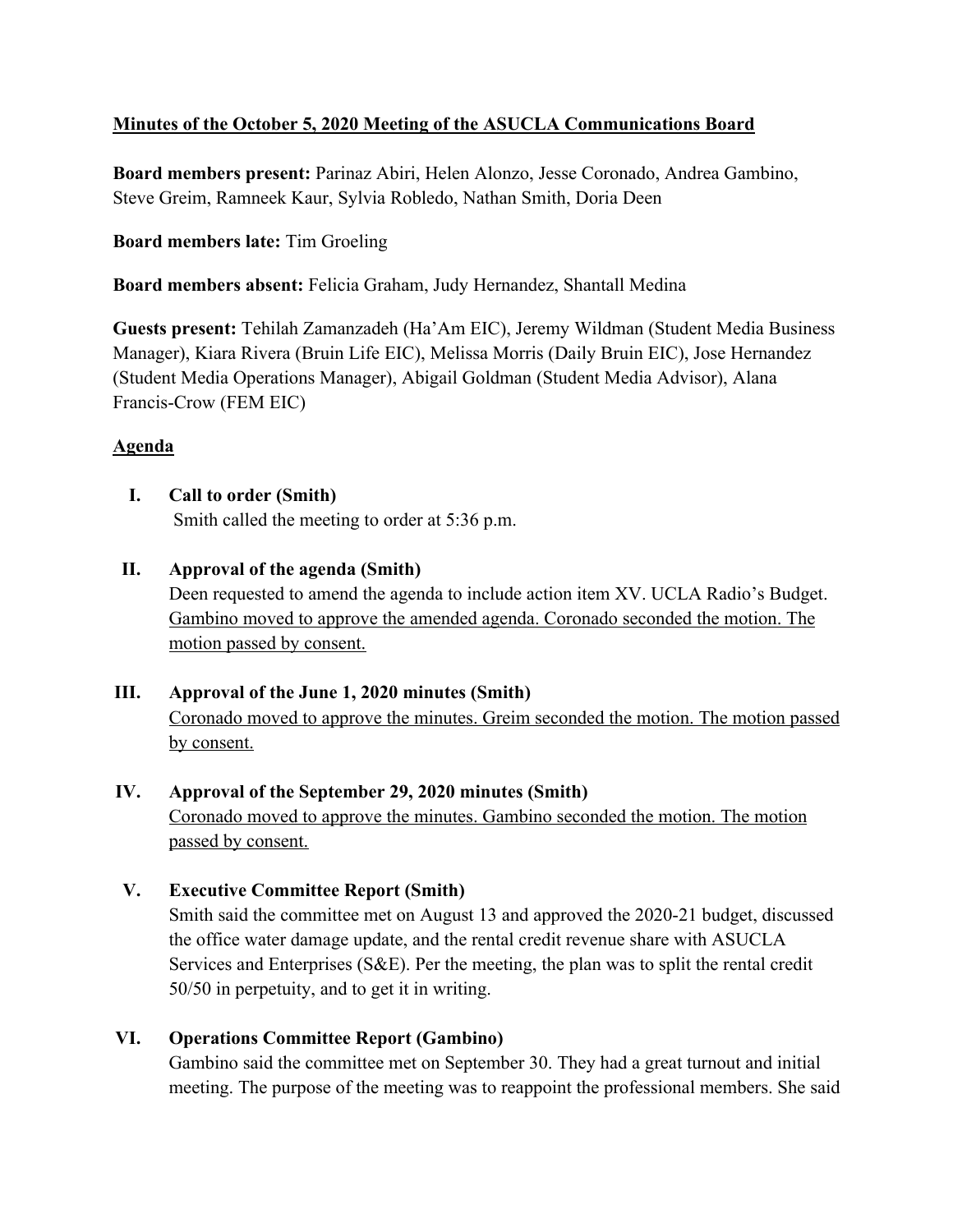they were in the process of scheduling the meetings for the remainder of the quarter. She said she received 100% participation on the Doodle feedback, and it appeared that the third Thursday of each month would work. Gambino said overall, there was great energy and everyone seemed excited. She also said she felt good about the editor in chiefs' visions.

### **VII. Finance Committee Report (Deen)**

Deen said the committee had not met, but would meet once the September financial statements were published.

# **VIII. Media Director's Report (Deen)**

Deen reported on the following:

### *Summer 2020 Updates*

- Space negotiations Roy Champawat asked if there could be a temporary agreement in order to give time to both parties to come up with a long-term solution. Deen asked Champawat if S&E's board could vote to extend the 50/50 split until an agreement has been reached. Deen will follow up with Champawat for a response.
- Office flood recovery Deen said that PureWater's insurance company denied our claim, but she was able to file a claim with UCLA, and they would go determine if there is a case for them to pursue PureWater's insurance company.
- Work from home Deen said most staff were working remotely. For those who need access to the office, there were protocols in place to grant them access.
- Return to work plans Deen said that the university asked folks to remain working remotely until March 2021.

### *Student Media recruitment and training*

Deen said they had begun to work on recruitment and training for new interns.

### *July and August 2019 financial statements*

Deen discussed the cash, revenue, expenses, net revenue, and the summary of the Daily Bruin, Web, and Outdoor sales.

### *Analytics*

Deen shared the analytics for users and page views from 2019-20 and compared them to 2018-19.

## **IX. Public Comment (Smith)**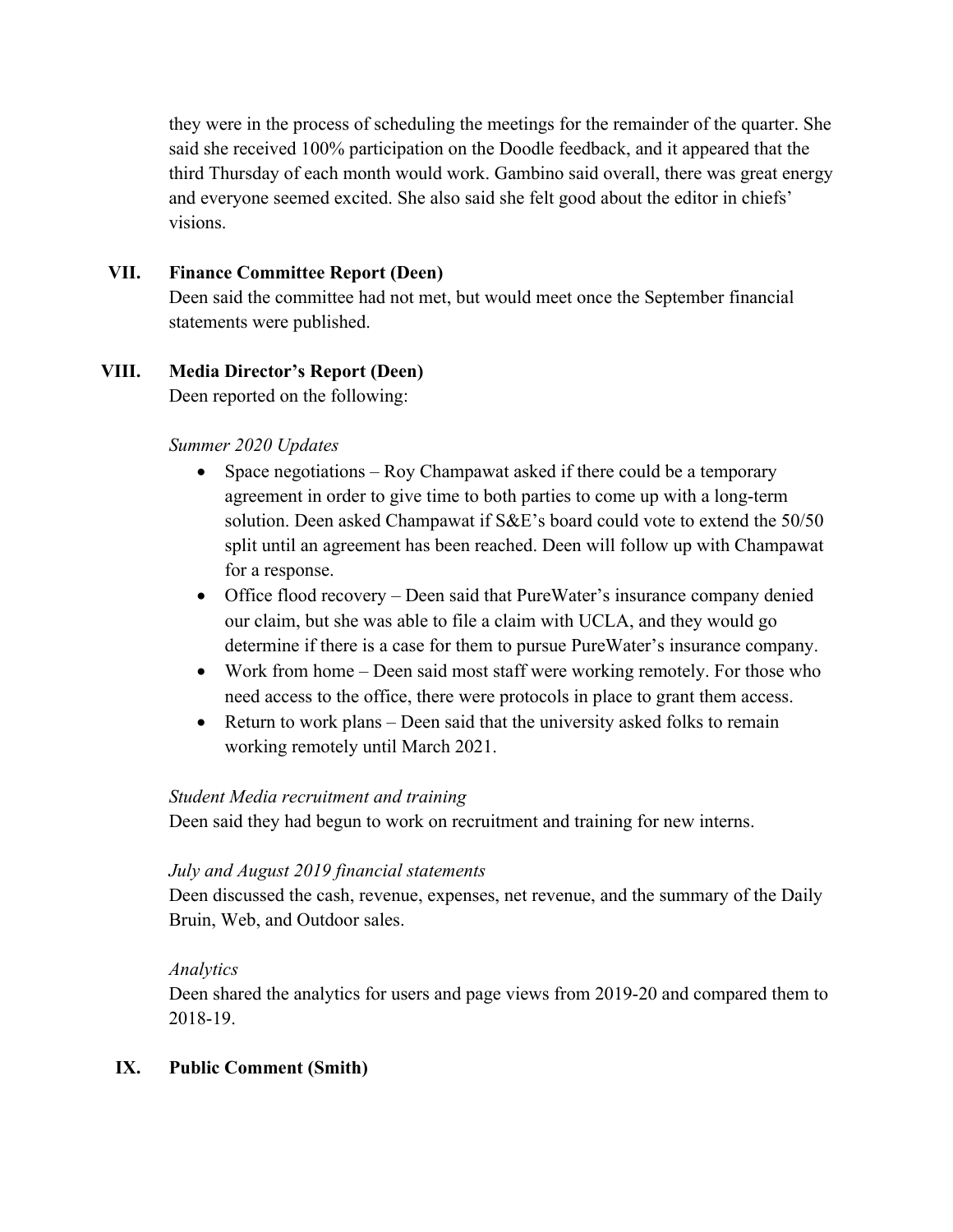Groeling said that UCLA would be offering summer courses to high school students. He said it may be worthwhile for us to find out what was involved in that process and be in position to move rapidly when the time comes. He suggested we talk to the editors to see if they want to potentially offer a summer journalism camp.

#### **New Business/Discussion Items**

#### **X. July Financial Statements (Deen)**

Deen presented the year-end results from the 2019-20 financial statements. She said the total income for the year was \$1,400,583 and budgeted income was \$1,527,067 leaving us <\$126,484> (<8%>) under budget. Daily Bruin and Outdoor were both down due to COVID-related campus closures for spring and summer quarters. However, Web was up \$73,921 (76%) to budget. Bruin Life also had a large negative variance to budget because they postponed the book distribution to next fiscal year (2020-21). Total expense was \$1,341,986 and budgeted expense was \$1,452,140 leaving us \$110,154 (8%) better than budget. Net revenue was \$58,597 and budgeted net income was \$74,927 leaving us  $\langle$ \$16,330> under budget ( $\langle$ 22%>). July cash reserves stood at \$543,000 which was \$253,000 over policy.

#### **XI. August Financial Statements (Deen)**

Deen said that total income was \$38,477 and budgeted income was \$35,384 leaving us \$3,093 (9%) better than budget. Daily Bruin was under budget because the freshman orientation magazine was moved to September, but Web Media was up \$6,786 (170%) to budget. Total expense was \$65,820 and budgeted expense was \$78,532 leaving us \$12,712 (16%) better than budget. This was also timing. The printing of the freshman orientation magazine was performed in September but was budgeted in August. Cash reserves stood at \$710,000 leaving us \$478,612 above policy.

#### **New Business/Action Items**

#### **XII. Confirm professional members (Gambino)**

- A. Helen Alonzo, candidate
- B. Jesse Coronado, candidate
- C. Shantall Medina, candidate
- D. Sylvia Robledo, candidate

Gambino said that each candidate was confirmed by the Operations Committee and she recommended to the board their approval. Gambino moved to appoint all candidates for a one-year term to the 2020-21 Communications Board. Greim seconded the motion. The motion passed by a hand vote of 9-0 with no abstentions.